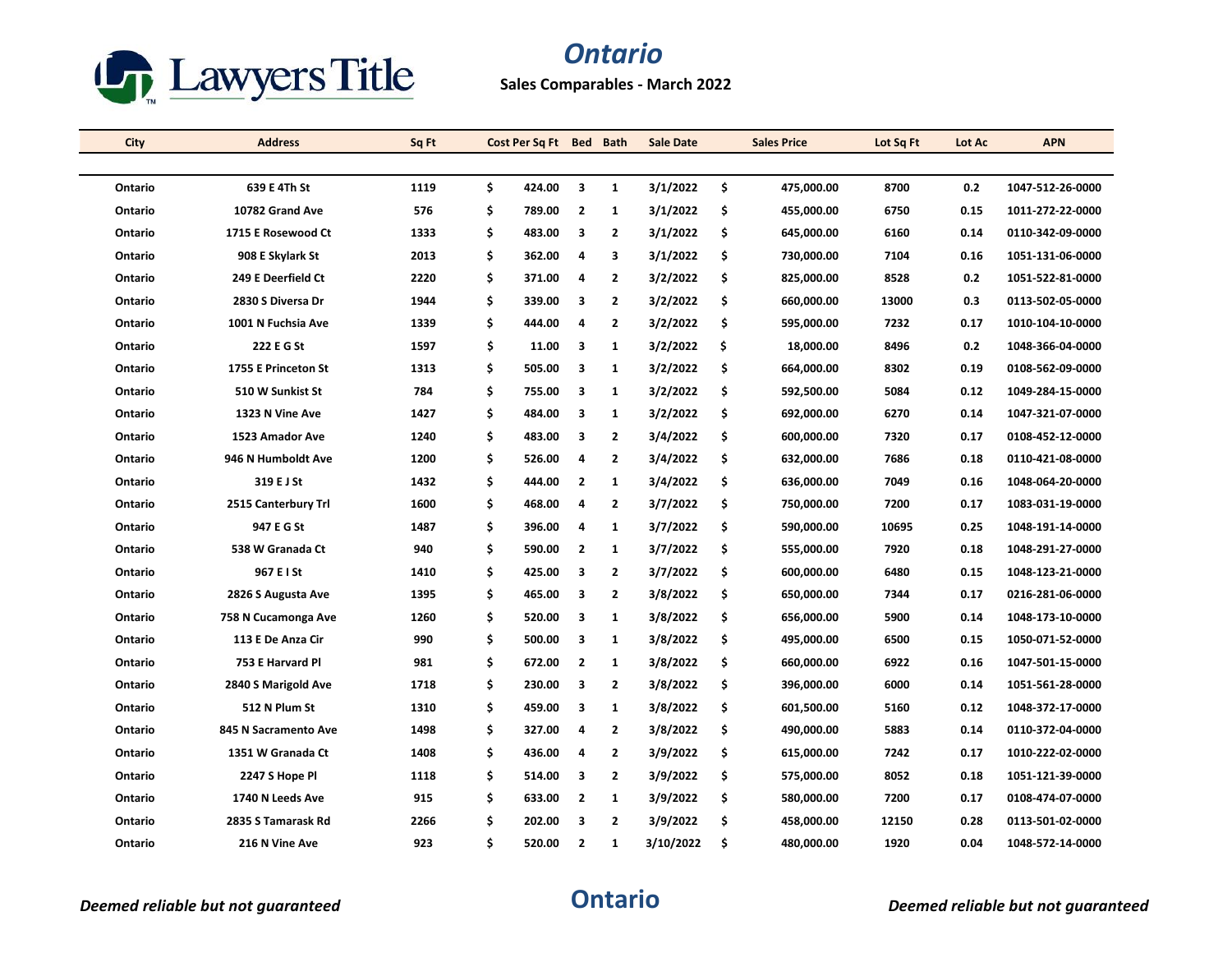

## *Ontario*

**Sales Comparables - March 2022**

| City    | <b>Address</b>        | Sq Ft |    | Cost Per Sq Ft Bed Bath |                |                | <b>Sale Date</b> |     | <b>Sales Price</b> | Lot Sq Ft | Lot Ac | <b>APN</b>       |
|---------|-----------------------|-------|----|-------------------------|----------------|----------------|------------------|-----|--------------------|-----------|--------|------------------|
|         |                       |       |    |                         |                |                |                  |     |                    |           |        |                  |
| Ontario | 552 E E St            | 1000  | \$ | 610.00                  | $\overline{2}$ | $\mathbf{1}$   | 3/11/2022        | \$. | 610.000.00         | 9558      | 0.22   | 1048-393-09-0000 |
| Ontario | 942 N Lake Ave        | 1200  | \$ | 518.00                  | 4              | $\overline{2}$ | 3/11/2022        | -\$ | 622,500.00         | 7920      | 0.18   | 0110-424-06-0000 |
| Ontario | 1553 S Monterey Ave   | 968   | \$ | 232.00                  | $\overline{2}$ | $\mathbf{1}$   | 3/11/2022        | -\$ | 225,000.00         | 6050      | 0.14   | 1050-093-03-0000 |
| Ontario | 1645 S Sultana Ave    | 1122  | \$ | 178.00                  | $\overline{2}$ | 1              | 3/11/2022        | \$  | 200,000.00         | 6030      | 0.14   | 1050-241-16-0000 |
| Ontario | 11228 Tudor Ave       | 1495  | \$ | 464.00                  | 4              | 2              | 3/11/2022        | \$  | 695,000.00         | 7200      | 0.17   | 1012-332-19-0000 |
| Ontario | 1534 N Lassen Ave     | 1488  | \$ | 411.00                  | 3              | $\overline{2}$ | 3/14/2022        | \$  | 612,500.00         | 7200      | 0.17   | 0108-601-54-0000 |
| Ontario | 1539 N Oaks Ct        | 1547  | \$ | 425.00                  | 3              | $\overline{2}$ | 3/14/2022        | \$  | 657,500.00         | 7571      | 0.17   | 1008-291-03-0000 |
| Ontario | 855 W 5Th St          | 1267  | \$ | 477.00                  | $\overline{2}$ | 1              | 3/15/2022        | -\$ | 605,000.00         | 7524      | 0.17   | 1008-502-18-0000 |
| Ontario | 608 E Birch Ct        | 1426  | \$ | 143.00                  | 4              | 2              | 3/15/2022        | \$  | 205,000.00         | 7137      | 0.16   | 1050-553-02-0000 |
| Ontario | 2935 E Cog Hill Ct    | 1188  | \$ | 563.00                  | 3              | 2              | 3/15/2022        | \$  | 670,000.00         | 8450      | 0.19   | 1083-241-50-0000 |
| Ontario | 746 W La Deney Dr     | 1365  | \$ | 556.00                  | 3              | $\overline{2}$ | 3/15/2022        | \$. | 760,000.00         | 9450      | 0.22   | 1047-301-24-0000 |
| Ontario | 528 S Laurel Ave      | 860   | \$ | 610.00                  | $\mathbf{2}$   | $\mathbf{1}$   | 3/15/2022        | \$  | 525,000.00         | 5330      | 0.12   | 1049-276-11-0000 |
| Ontario | 2915 S Meadowbrook Pl | 1318  | \$ | 508.00                  | 4              | $\mathbf{2}$   | 3/15/2022        | \$  | 670,000.00         | 7373      | 0.17   | 0216-292-46-0000 |
| Ontario | 1555 N Oaks Ct        | 1995  | \$ | 375.00                  | 4              | 3              | 3/15/2022        | -\$ | 750,000.00         | 15260     | 0.35   | 1008-291-01-0000 |
| Ontario | 622 N Iris Ct         | 1022  | \$ | 420.00                  | 3              | 1              | 3/16/2022        | \$  | 430,000.00         | 6400      | 0.15   | 1010-411-11-0000 |
| Ontario | 1359 W Princeton St   | 1195  | \$ | 589.00                  | 3              | $\mathbf{2}$   | 3/16/2022        | \$  | 705,000.00         | 7670      | 0.18   | 1008-552-13-0000 |
| Ontario | 417 N Boulder Ave     | 1254  | \$ | 506.00                  | 3              | $\mathbf{1}$   | 3/18/2022        | \$. | 635,000.00         | 7620      | 0.17   | 1010-473-16-0000 |
| Ontario | 919 Calaveras Ave     | 1359  | \$ | 437.00                  | 4              | $\overline{2}$ | 3/18/2022        | \$  | 595,000.00         | 6077      | 0.14   | 0110-161-16-0000 |
| Ontario | 1007 S Greenwood Ave  | 756   | \$ | 634.00                  | $\mathbf{2}$   | 1              | 3/18/2022        | \$  | 480,000.00         | 6500      | 0.15   | 1049-442-14-0000 |
| Ontario | 1007 E G St           | 741   | \$ | 721.00                  | $\overline{2}$ | 1              | 3/21/2022        | \$. | 535,000.00         | 9372      | 0.22   | 1048-191-10-0000 |
| Ontario | 303 N Monterey Ave    | 2382  | \$ | 327.00                  | 3              | 3              | 3/21/2022        | -\$ | 780,000.00         | 6515      | 0.15   | 0110-531-48-0000 |
| Ontario | 304 E 6Th St          | 3605  | \$ | 319.00                  | 5              | 2              | 3/22/2022        | \$  | 1,150,000.00       | 14220     | 0.33   | 1047-353-01-0000 |
| Ontario | 2815 S Cascades Trl   | 1528  | \$ | 454.00                  | 4              | 2              | 3/22/2022        | -\$ | 695,000.00         | 7272      | 0.17   | 0216-284-13-0000 |
| Ontario | 714 E Deodar St       | 955   | \$ | 624.00                  | 3              | $\mathbf{1}$   | 3/23/2022        | \$  | 596,000.00         | 6800      | 0.16   | 1047-203-10-0000 |
| Ontario | 928 W F St            | 1204  | Ś  | 436.00                  | 3              | 1              | 3/23/2022        | \$  | 525,000.00         | 8100      | 0.19   | 1010-471-16-0000 |
| Ontario | 1405 E Hawthorne St   | 1064  | \$ | 469.00                  | 3              | 1              | 3/23/2022        | \$  | 500,000.00         | 7215      | 0.17   | 0108-302-08-0000 |
| Ontario | 572 E Hazeltine St    | 2966  | \$ | 303.00                  | 6              | 3              | 3/23/2022        | \$. | 900,000.00         | 6640      | 0.15   | 1051-401-70-0000 |
| Ontario | 122 E Spruce St       | 1125  | \$ | 578.00                  | 3              | $\overline{2}$ | 3/23/2022        | Ŝ.  | 651,000.00         | 7200      | 0.17   | 1050-571-11-0000 |
| Ontario | 726 W Granada Ct      | 1351  | Ś  | 516.00                  | 3              | $\overline{2}$ | 3/24/2022        | \$  | 698,000.00         | 8645      | 0.2    | 1048-301-14-0000 |
| Ontario | 1734 Sierra Dawn Pl   | 1248  | \$ | 464.00                  | 3              | $\overline{2}$ | 3/24/2022        | \$  | 580,000.00         | 7736      | 0.18   | 1050-322-24-0000 |

*Deemed reliable but not guaranteed* **Ontario** *Deemed reliable but not guaranteed*